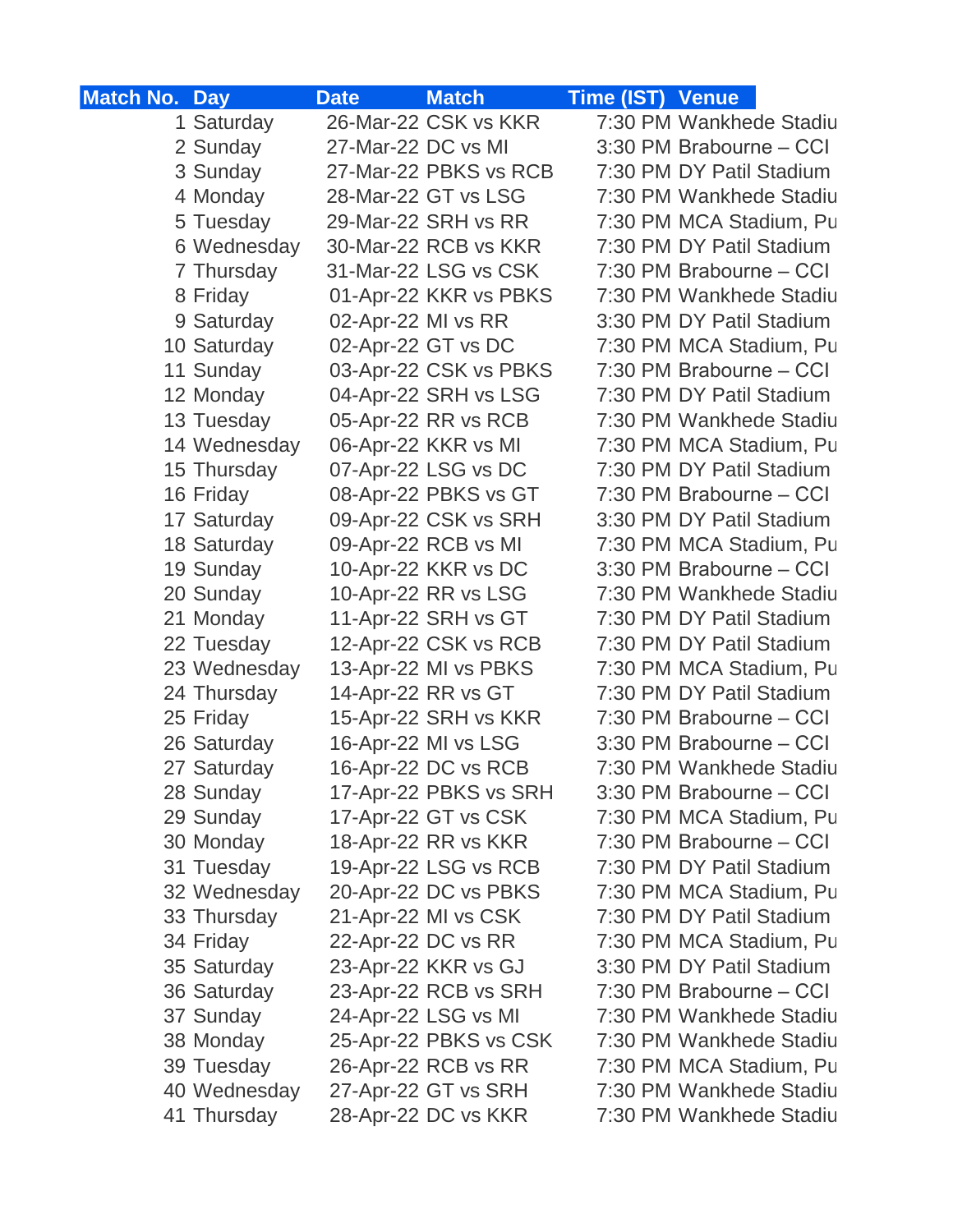| 42 Friday    | 29-Apr-22 PBKS vs LSG | 7:30 PM MCA Stadium, Pu  |
|--------------|-----------------------|--------------------------|
| 43 Saturday  | 30-Apr-22 GT vs RCB   | 3:30 PM Brabourne - CCI  |
| 44 Saturday  | 30-Apr-22 RR vs MI    | 7:30 PM DY Patil Stadium |
| 45 Sunday    | 01-May-22 DC vs LSG   | 3:30 PM Wankhede Stadiu  |
| 46 Sunday    | 01-May-22 SRH vs CSK  | 7:30 PM MCA Stadium, Pu  |
| 47 Monday    | 02-May-22 KKR vs RR   | 7:30 PM Wankhede Stadiu  |
| 48 Tuesday   | 03-May-22 GT vs PBKS  | 7:30 PM DY Patil Stadium |
| 49 Wednesday | 04-May-22 RCB vs CSK  | 7:30 PM MCA Stadium, Pu  |
| 50 Thursday  | 05-May-22 DC vs SRH   | 7:30 PM Brabourne - CCI  |
| 51 Friday    | 06-May-22 GT vs MI    | 7:30 PM Brabourne - CCI  |
| 52 Saturday  | 07-May-22 PBKS vs RR  | 3:30 PM Wankhede Stadiu  |
| 53 Saturday  | 07-May-22 LSG vs KKR  | 3:30 PM MCA Stadium, Pu  |
| 54 Sunday    | 08-May-22 SRH vs RCB  | 3:30 PM Wankhede Stadiu  |
| 55 Sunday    | 08-May-22 CSK vs DC   | 3:30 PM DY Patil Stadium |
| 56 Monday    | 09-May-22 MI vs KKR   | 7:30 PM DY Patil Stadium |
| 57 Tuesday   | 10-May-22 LSG vs GT   | 7:30 PM MCA Stadium, Pu  |
| 58 Wednesday | 11-May-22 RR vs DC    | 7:30 PM DY Patil Stadium |
| 59 Thursday  | 12-May-22 CSK vs MI   | 7:30 PM Wankhede Stadiu  |
| 60 Friday    | 13-May-22 RCB vs PBKS | 7:30 PM Brabourne - CCI  |
| 61 Saturday  | 14-May-22 KKR vs SRH  | 7:30 PM MCA Stadium, Pu  |
| 62 Sunday    | 15-May-22 CSK vs GT   | 3:30 PM Wankhede Stadiu  |
| 63 Sunday    | 15-May-22 LSG vs RR   | 7:30 PM Brabourne - CCI  |
| 64 Monday    | 16-May-22 PBKS vs DC  | 7:30 PM DY Patil Stadium |
| 65 Tuesday   | 17-May-22 MI vs SRH   | 7:30 PM Wankhede Stadiu  |
| 66 Wednesday | 18-May-22 KKR vs LSG  | 7:30 PM DY Patil Stadium |
| 67 Thursday  | 19-May-22 RCB vs GT   | 7:30 PM Wankhede Stadiu  |
| 68 Friday    | 20-May-22 RR vs CSK   | 7:30 PM Brabourne - CCI  |
| 69 Saturday  | 21-May-22 MI vs DC    | 7:30 PM Wankhede Stadiu  |
| 70 Sunday    | 22-May-22 SRH vs PBKS | 7:30 PM Wankhede Stadiu  |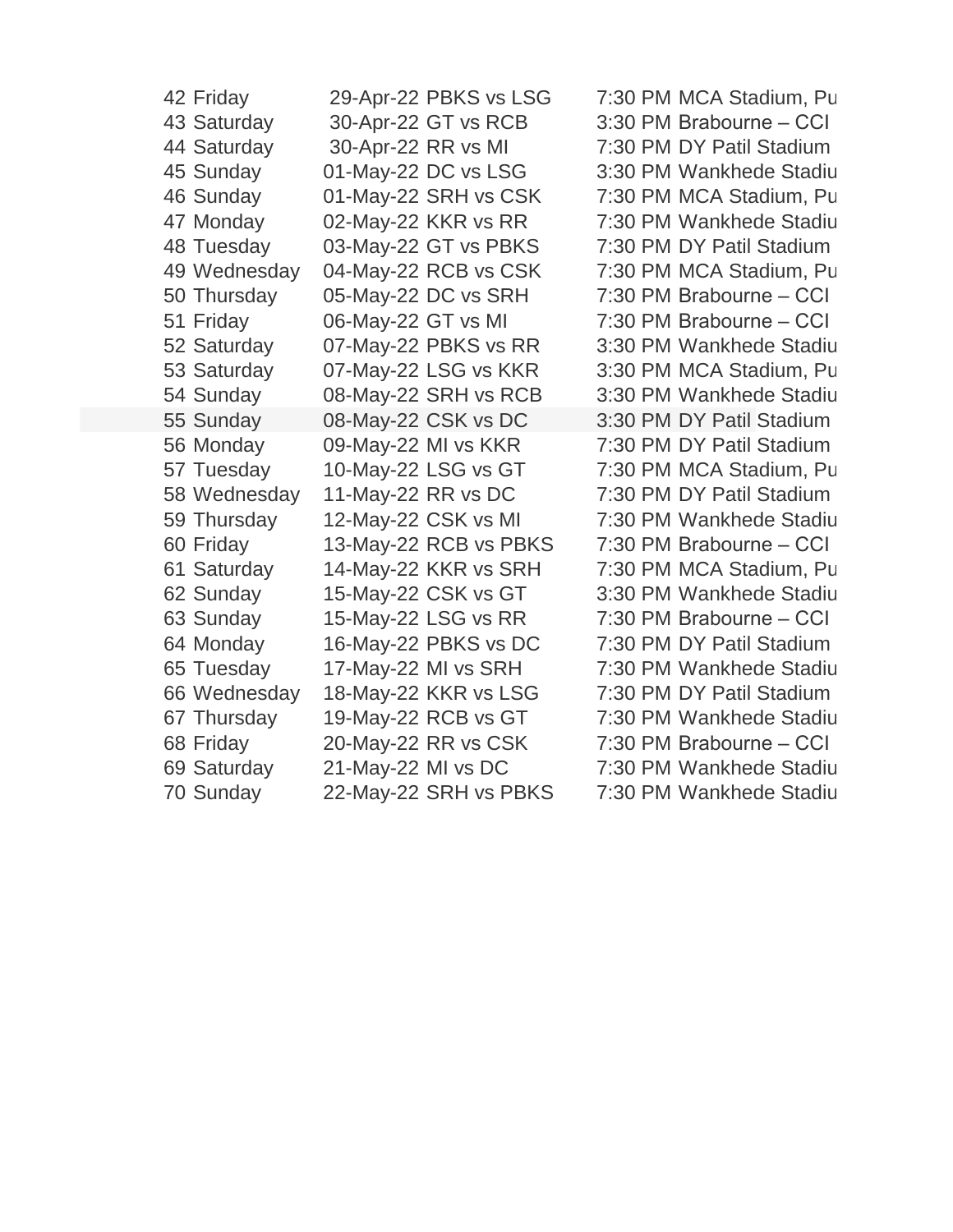| $\sf lm$       |  |
|----------------|--|
|                |  |
|                |  |
| $\text{Im}$    |  |
| ine            |  |
|                |  |
| $\sf lm$       |  |
|                |  |
| ine            |  |
|                |  |
|                |  |
| $\text{Im}$    |  |
| ine            |  |
|                |  |
|                |  |
| ine            |  |
|                |  |
| $\sf lm$       |  |
|                |  |
|                |  |
| ine            |  |
|                |  |
|                |  |
| $\text{Im}$    |  |
|                |  |
| $\mathsf{ine}$ |  |
|                |  |
|                |  |
| ine            |  |
| $\mathsf{ine}$ |  |
|                |  |
|                |  |
| $\sf lm$       |  |
| $\sf lm$       |  |
| $\mathsf{ine}$ |  |
| $\sf IM$       |  |
| $\sf lm$       |  |